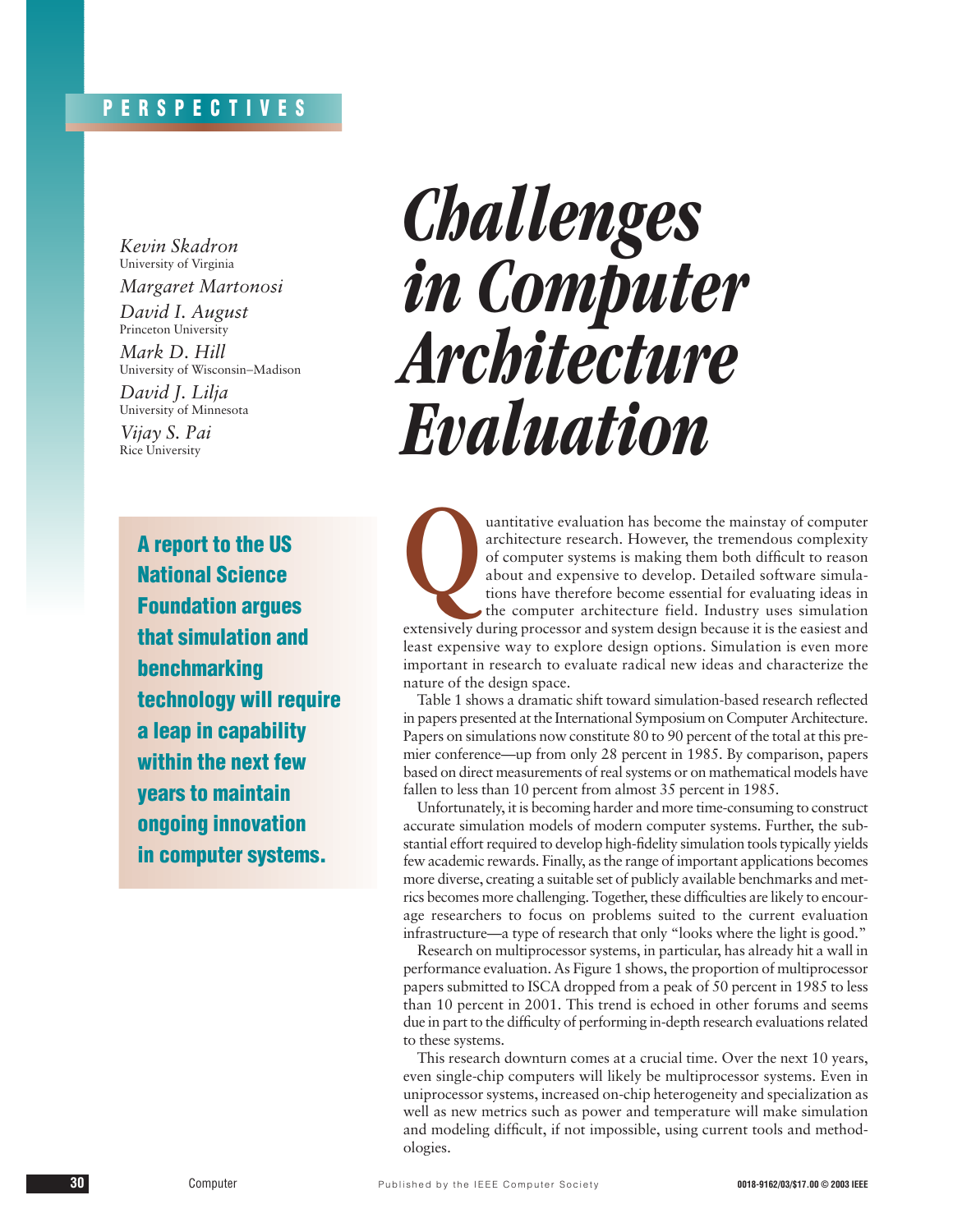**Table 1. Performance evaluation methodologies used in a sampling of papers from the** *Proceedings of the International Symposium on Computer Architecture***.** 

| Year | <b>Total</b><br>papers* | <b>Simulation</b> | <b>Measurement</b> | <b>Mathematical</b><br>modeling | <b>Other</b> |
|------|-------------------------|-------------------|--------------------|---------------------------------|--------------|
| 2001 | 25                      | 22                |                    |                                 | 2            |
| 1997 | 30                      | 24                | 6                  |                                 |              |
| 1993 | 32                      | 23                | 9                  | 6                               |              |
| 1985 | 43                      | 12                |                    | 14                              | 16           |
| 1973 | 28                      |                   |                    | 5                               |              |

\*Note: Total papers are not necessarily the sum of papers across the columns because some papers used more than one evaluation technique.



*Figure 1. Relative percentage of papers by topic category submitted to the International Symposium on Computer Architecture from 1973 to 2001. Multiprocessor papers have declined especially rapidly since 1993. Source: M.D. Hill and R. Rajwar, "The Rise and Fall of Multiprocessor Papers in the International Symposium on Computer Architecture (ISCA)," 2001; www.cs. wisc.edu/~markhill/mp2001.html. Reprinted with permission.*

Multiple processors and the system structures that connect them already stress the capabilities of current modeling tools. As system complexity continues to skyrocket, these tool-related problems will only worsen.

# **Simulation recommendations**

All workshop participants agreed that simulation frameworks and simulator construction frameworks were superior to monolithic simulators or simulator code libraries written in sequential languages.

*Simulation frameworks* provide an infrastructure for pluggable components and hierarchical

In December 2001, a number of researchers met under the aegis of the US National Science Foundation's Computer Systems Architecture program to discuss the experimental and evaluation problems that processor architecture research faces.

The 18 workshop panelists agreed that current limitations and trends in evaluation techniques are troublesome and could noticeably slow the rate of computer systems innovation. They recommended new research to help make quantitative evaluations of computer systems manageable again (www. ee.princeton.edu/~mrm/CPUperf.html).

Specifically, the panel's report advocated support for research in the areas of simulation frameworks, benchmarking methodologies, analytic methods, and validation techniques.

### **SIMULATION FRAMEWORKS**

Quantitative evaluation of computer architectures relies heavily on simulators and simulator infrastructure, yet today's robust and publicly available simulation tools are by no means capable of supporting the full range of studies that the architecture community must pursue.

### **Problems**

Current simulation infrastructures are written in ways that pose several problems. First, sequential C or C++ simulator code does not resemble the systems under study. This discrepancy forces simulator writers to perform a complex mapping from the concurrent, structural nature of the systems to the sequential, procedural nature of the simulator's underlying programming language. The mapping process is typically ad hoc and errorprone. As a result, simulator code obscures the machine actually being modeled, which can compromise the validity of conclusions drawn from the simulation results.

Further, the mapping schemes used between simulators—and even within a single simulator—are typically distinct. These differences limit the interoperability of simulator code, which in turn limits code reuse and the collaboration potential of current simulation methodologies.

Given the difficulty of reusing the code in current tools, computer architecture research tends to focus on questions relating to machines for which simulation models exist. This restricted focus means that parts of the design space as well as potentially interesting new ideas are inadequately explored because the available tools do not support them.

The challenge is even greater for multiprocessor simulators than for uniprocessor simulators.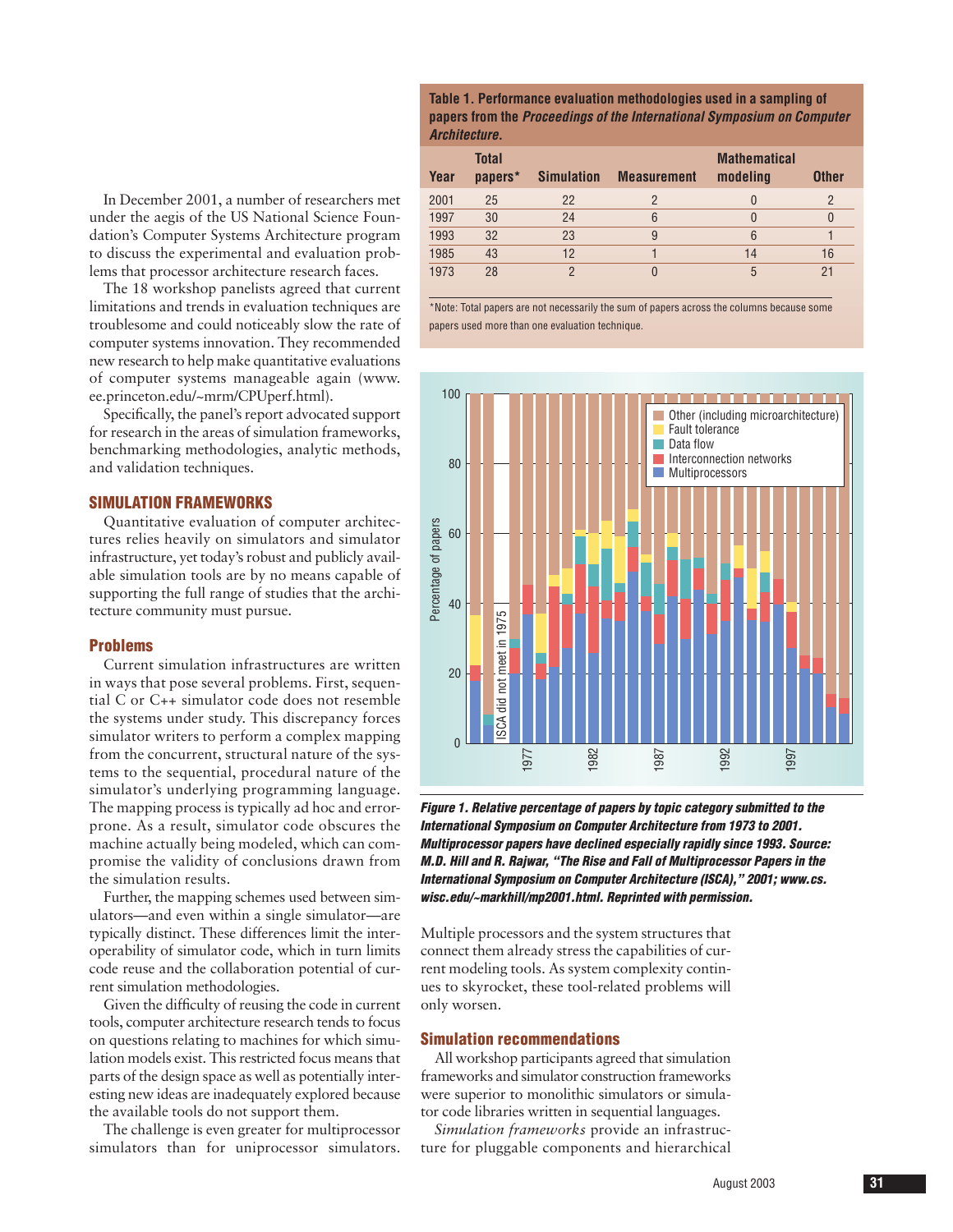**Significant research is needed to develop reliable abstractions for multiprocessor simulators and to improve their speed, accuracy, and modularity.**

abstraction by defining interfaces that resemble concurrent communication in real systems—not the function-call interface found in sequential programming languages such as C. Simulation frameworks encourage sharing of component models across research groups by nullifying conventions specific to any given monolithic simulator or code library.

*Simulation construction frameworks* enable rapid exploration of design alternatives by automatically weaving architectural component models together as implied by a machine description. Abstracting the machine descrip-

tion from the simulator code gives researchers a clear picture of the machine actually being modeled.

**Modularity and portability.** Framework modularity lets researchers consider different evaluation levels. For instance, they can use abstract evaluations with analytic models to study ideas in the earliest stages of development and increase the detail in evaluations as the work progresses. Frameworks also encourage code reuse and expose a machine's structure through its description, thereby speeding validation of machine models. Examples of recently developed frameworks include Asim<sup>1</sup> and the Liberty Simulation Environment.<sup>2</sup>

Support for constructing simulator frameworks will have important long-term benefits by making it easier to extend, reuse, and validate simulator components. Relatively unrestricted machine description languages encourage consideration of unconventional machines, and multilevel simulations let researchers substitute analytic or real-timelogic models for specific components.

The NSF workshop panelists accordingly recommended that the computer architecture community encourage research to develop modular and portable frameworks. Government and industry sources should fund efforts in two phases:

- develop new frameworks to foster maximal innovation, and
- advance the most successful frameworks for wide distribution in the R&D community.

**Model accuracy.** The community must also arrive at some consensus on what constitutes appropriate validation for various types of research studies. Models of even an existing architecture are unlikely to capture every nuance of actual hardware behavior, and for many studies such detail simply slows research unnecessarily.

A key question is whether absolute or relative accuracy is required—that is, are exact performance projections necessary or is it sufficient to produce only a reliable projection of how different parts of the design space perform relative to each other? The answer may dictate different validation strategies.<sup>3</sup>

Multiprocessor infrastructure is a particular concern. Significant research is needed to develop reliable abstractions for multiprocessor simulators and to improve their speed, accuracy, and modularity. Both shared-memory and message-passing systems need models.

Other challenges lie in simulating the heterogeneity inherent in many upcoming embedded systems while preserving portability of common components between general-purpose and embedded-system processor simulations.

Funding and disseminating research. Funding agencies can play an important role in advancing simulation technology by aggressively supporting research programs to develop new frameworks and components. The academic community can in turn support this important research area by creating a forum for disseminating these contributions and recognizing them in peer-reviewed publications.

### **BENCHMARKING**

While benchmarking issues are diverse, a few problems seem particularly acute for architecture research.

# **Problems**

First, current benchmarks focus almost exclusively on high-performance/desktop workloads, represented by the SPECcpu benchmarks, and on scientific workloads, such as the SPLASH benchmarks. No benchmark suite can be a one-size-fitsall solution. While the SPEC and SPLASH application classes remain important, other classes are growing too rapidly to ignore. Examples include embedded systems (for which the University of Michigan recently released the MiBench suite<sup>4</sup>), mobile computing (for which the University of California, Los Angeles, has released the Media-Bench suite<sup>5</sup>), real-time computing, server workloads, and networking workloads. Behavior types such as dependability, power, and pointer usage also need benchmarks.

Second, all benchmark suites, including SPEC and SPLASH, require better characterization to show what portion of the total "behavior space" they really represent. Unfortunately, it is unclear whether the current SPECcpu suite adequately represents today's high-performance/desktop applica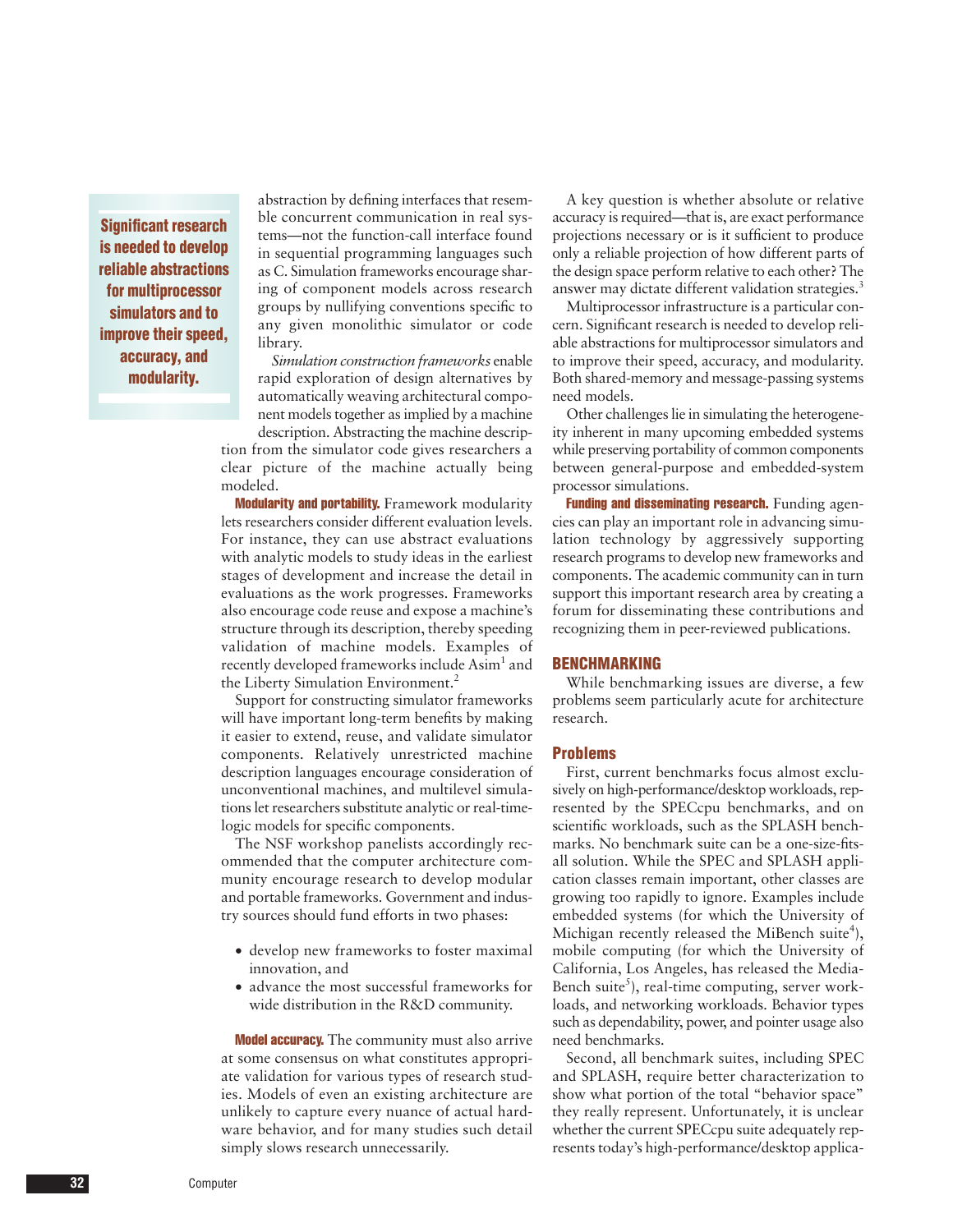tions, let alone other application classes such as mobile computing. Similarly, nonscientific workloads have become at least as important as scientific workloads in multiprocessor systems, especially in the small-scale systems used by servers. Yet the R&D community does not have a system for identifying important benchmark characteristics and how benchmark applications embody them. Such a system would also help in identifying characteristics that a suite does not represent well and thereby guide the development of new benchmarks.

Third, full-size ("macro") benchmarks can combine many behaviors in ways that can be hard to conceptualize. *Microbenchmarks* offer a way to isolate individual program behaviors or individual aspects of a processor's performance. In addition, researchers can combine them to construct more thorough application and system performance models and to determine the importance of various system behaviors.6,7 Yet microbenchmarks are almost completely lacking at this time.

Fourth, the batch-processing mode of running benchmarks—as if each one had exclusive access to the CPU for the duration—is unrealistic. Many systems run multiple processes simultaneously, often sharing the hardware at a fine granularity. The community needs a sound methodology for modeling workloads in addition to individual benchmarks. The methodology must include operating system effects, especially in multiprocessor applications. Moreover, we need more work to understand complex workloads, such as database management systems, whose exact execution path is a function of many system parameters.<sup>8</sup>

# **Benchmarking recommendations**

The NSF workshop panelists recommended aggressive support for programs to develop and characterize robust, portable benchmarks for application domains outside the traditional high-performance/desktop domain. In addition, research is needed to develop techniques for characterizing and abstracting benchmarks and for providing parameterized, synthetic workloads.

Reward structure. Developing benchmarks, benchmarking methodologies, and tools is hard work. While developers of widely accepted benchmark suites and methodologies see significant payoff for their work in citations and other recognition, the community's tendency to support only a small set of benchmark suites leads to a winner-takes-all situation. Consequently, the current reward structure makes research in this area too risky for most academics.

The academic architecture community must provide a forum for evaluating and disseminating benchmarks. Such a forum, perhaps organized as a standing committee, could encourage benchmark creation in areas of increasing importance as well as vet benchmark quality and characterization. Hopefully, both committee service and benchmark submission will, in time, be seen as prestigious. The committee might take on some characteristics of a conference program committee, and a benchmark's approval might include an accompanying publication that will have the stature of a more traditional peerreviewed paper.

**Open source.** The panelists envision a benchmark suite for *research* purposes and so recommend that all benchmarks be publicly available with source code. Users should be permitted to improve the algorithms in benchmarks with the proviso that they make such changes publicly available as well. Some means for incorporating improvements back into the standardized form of the benchmarks is also important.

**Synthetic benchmarks.** Finally, the panelists recommend synthetic benchmarks that are coded to run on a real computer but parameterized to provide a range of different behaviors. Synthetic benchmarks would let researchers explore a wider range of the application behavior space, even when no publicly available benchmark exists. Parameterization would allow a single benchmark to produce a variety of behaviors, covering a larger portion of the behavior space. With a suitable choice of parameters, the synthetic benchmarks should be able to demonstrate behaviors similar to those demonstrated by "real" benchmarks. This concept could be extended to create parameterized *workloads* with a variable mix of program behaviors and rates.

# **ABSTRACTIONS AND METHODOLOGY**

Computer architecture's heavy emphasis on simulation effectively discourages the research community from exploring other useful and possibly more informative modeling techniques. The few published papers using and proposing analytic models have not stimulated significant follow-up efforts. Stories abound of such papers receiving knee-jerk negative rejections from program committees and other researchers. Among the NSF workshop participants, however, even skeptics admit that analytic models have a place and that some aspects of the research community's hostility are cause for concern.

**Nonscientific workloads have become at least as important as scientific workloads in multiprocessor systems.**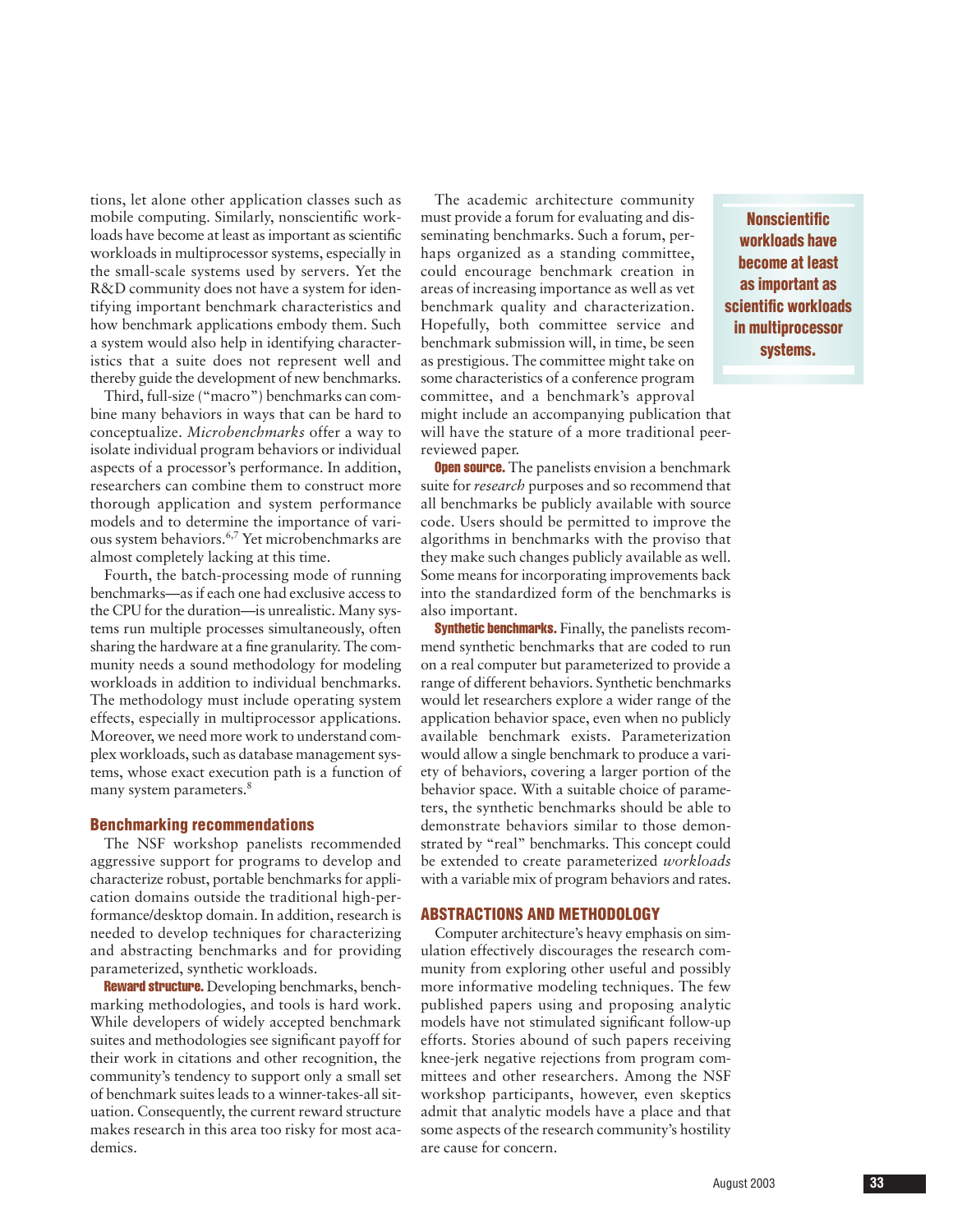**Researchers cannot pursue futuristic investigations when they are limited to systems for which no benchmark programs are available.**

Analytic models and simulation are not mutually exclusive. Analytic models can help to understand a system in ways that simulation does not. They can also be used to validate a simulation-based model. Some panelists described experiences in which such validation exercises proved extremely valuable.

# **Problems**

The research community's preference for papers that emphasize measurements with

detailed simulation has generated valuable results, but it has also undermined work on more far-reaching approaches that cannot yet be adequately simulated. In general, we should be careful to value quantitative results for the understanding they provide, applying Richard Hamming's dictate to computer systems evaluation: "The purpose of computing is insight, not numbers."

Further, some aspects of very detailed evaluation can be unrealistic and wasteful when exploring a technology that is sufficiently speculative to lack detailed behavior and timing data. More importantly, researchers cannot pursue futuristic investigations when they are limited only to systems that can already be simulated and for which no benchmark programs are available. For instance, analytical performance-evaluation tools can model the expected behavior of future systems; they can also model the expected impact of future compiler and hardware modifications, thereby avoiding unnecessary costs associated with more detailed simulation models or actual implementations.

In domains currently without good benchmarks, new abstract workloads could help if we can justify the abstractions and characterize their representativeness. Further, as system and workload complexity increases, detailed simulation studies will take far too much time. This constraint already limits multiprocessor simulations. Increasing heterogeneity in uniprocessor systems-on-a-chip foretells a similar problem. We need scientific methods for abstracting evaluations to explore the desired design space accurately but efficiently.

# **Recommendations for analytic models**

Workshop panelists agreed that developing scientific methods for abstracting evaluations to explore large design spaces is imperative. Analytic models, both as modules within an overall evaluation framework and as a way of validating simulator behavior, are important tools that the research community is mostly lacking today.

Statistical or other techniques that clearly demonstrate how analytic models capture important behaviors would substantially improve the way most practitioners view such models, especially if the models are easy to use and understand. Some techniques, such as performance counters and related tools, are driven by direct measurements yet offer many of the same benefits as analytic models.

# **METRICS, EVALUATION ACCURACY, AND VALIDATION**

Quantitative evaluations must give accurate insights about trends and behavior. Model inaccuracies can lead to incorrect predictions and even spurious research threads that take years to resolve.

Yet many studies need not predict exact values for performance, power, and other metrics. Rather, they need only provide a reliable projection of how different parts of the design space perform *relative* to one another. Such results are especially important for exploring hypothetical architectures and targeted future technologies in which the lack of detailed design information makes absolute accuracy impossible.

#### **Problems**

Some modeling assumptions are essential for achieving relative accuracy, while others add needless complexity. The current understanding of correct abstraction levels and other important aspects of accurate models is poor. This leads to wasted effort on models and simulations that contain unnecessary detail while simultaneously lacking certain essential information. For hypothetical systems, high precision—no matter how detailed the model—can be wasted if the assumptions that underlie the detail are inappropriate or change over time. Early-stage studies should focus on characterizations of broad parameter spaces.

Another problem with simulation evaluation accuracy and validation is that most architecture research uses the same basic, aggregated statistics: average instructions per second (IPC), cache miss rate, branch misprediction rate, and so on. However, average values conceal bursty behavior and can therefore be misleading by aggregating underestimates and overestimates over time. Unfortunately, simple standard deviations are not helpful because the events being measured seldom fit a Gaussian distribution. We need a wider range of methods and metrics for analyzing processor performance as well as a better understanding of how to use them appropriately.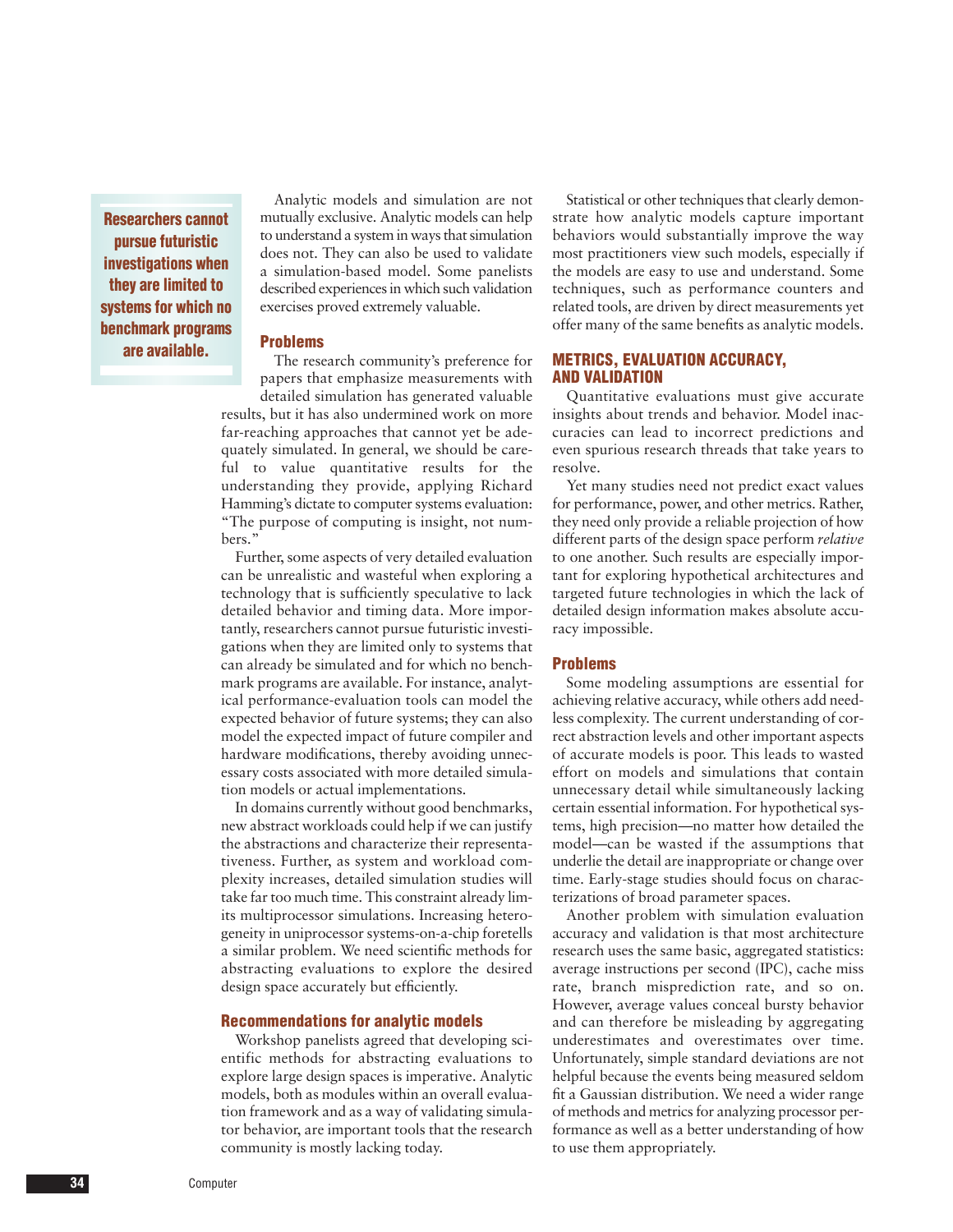In fact, the computer architecture community continually searches for new metrics to provide better insight and simplify evaluation. Thermal packaging is a recent case in point: How do we abstract away specific thermal packaging details to obtain a generalized metric for heat regulation, similar to the way IPC abstracts away circuit-design and clock-cycle-time details? The difficulty of evaluating and generalizing new ideas in temperatureaware computing is a serious obstacle to effective research in this area, and similar difficulties appear in many areas of architecture research.

More generally, how do we effectively capture tradeoffs between the continuing need for performance and other design needs? How do we reflect real-time and reliability requirements? How do we reflect soft real-time application requirements, with a range of acceptable quality-of-service levels, so that architects can understand how to trade quality of service against other design goals?

### **Recommendations for validation techniques**

The community must improve its understanding of an accurate model's essential components. This understanding underlies the development of techniques for defining less-detailed simulations that still provide relative accuracy. It also supports the development of methods to verify that accuracy.

Computer architects need better metrics as well as statistical techniques and tools that are accessible and easy to use.<sup>9</sup> They also need metrics for new areas, including power, temperature, reliability, and quality of service. Even existing metrics, such as the energy-delay product now widely used for poweraware computing, need expansion to encompass real-time computing and other design goals.

The field is rife with different simulation techniques. There is little agreement on when to use certain benchmarks or inputs or, despite recent work, $10-12$  on what configurations to model for various types of experiments and what areas require the greatest investment in modeling detail. Sound and verifiable modeling methodologies require further research.

Unlike most other scientific research disciplines, published computer architecture results are rarely independently verified. This lack of independent experiment replication appears to result primarily from the lack of an appropriate reward structure. Workshops such as the successful 2002 and 2003 Workshops on Duplicating, Deconstructing, and Debunking (www.ece.wisc.edu/~wddd/) are a step in the right direction, but a publication with the imprimatur of a refereed journal is needed to completely legitimize the replication and verification of results. Existing journals might offer a distinct track for publishing results of this nature.

W ithout major advances in the areas dis-<br>
evaluation infrastructure will likely<br>
restrict computer architecture research to a narrow, cussed here, limitations in the current evaluation infrastructure will likely incremental, and ultimately irrelevant enterprise. The research community must play its part by embracing high-quality work in these areas. However, because the work involves a large investment of time and effort, the NSF workshop panel argued that a substantial investment of government and industry research funds is required to jumpstart it.

New venues for publishing and disseminating work are also necessary. Without funding and promising prospects for academic recognition, research and development in these areas is likely to languish at its current slow pace. The current shortcomings in computer systems evaluation could ultimately even obstruct the innovation that is driving the information-technology revolution. ■

#### **References**

- 1. J. Emer et al., "Asim: A Performance Model Framework," *Computer*, Feb. 2002, pp. 68-76.
- 2. M. Vachharajani et al., "Microarchitectural Exploration with Liberty," *Proc. 35th Ann. IEEE/ACM Int'l Symp. Microarchitecture*, IEEE CS Press, 2002, pp. 271-282.
- 3. R. Desikan, D.C. Burger, and S.W. Keckler, "Measuring Experimental Error in Microprocessor Simulation," *Proc. 28th Ann. Int'l Symp. Computer Architecture*, IEEE CS Press, 2000, pp. 266-277.
- 4. M.R. Guthaus et al., "MiBench: A Free, Commercially Representative Embedded Benchmark Suite," *Proc. 4th Ann. IEEE Int'l Workshop Workload Characterization*, IEEE CS Press, 2001, pp. 3-14.
- 5. C. Lee et al., "MediaBench: A Tool for Evaluating and Synthesizing Multimedia and Communications Systems," *Proc. 30th Ann. Int'l Symp. Microarchitecture,* IEEE CS Press, 1997, pp. 330-335.
- 6. R.H. Saavedra and A.J. Smith, "Analysis of Benchmark Characteristics and Benchmark Performance Prediction," *Trans. Computer Systems*, Nov. 1996, pp. 344-384.
- 7. M. Seltzer et al., "The Case for Application-Specific Benchmarking," *Proc. 7th Workshop Hot Topics in Operating Systems*, IEEE CS Press, 1999, pp. 102- 107.